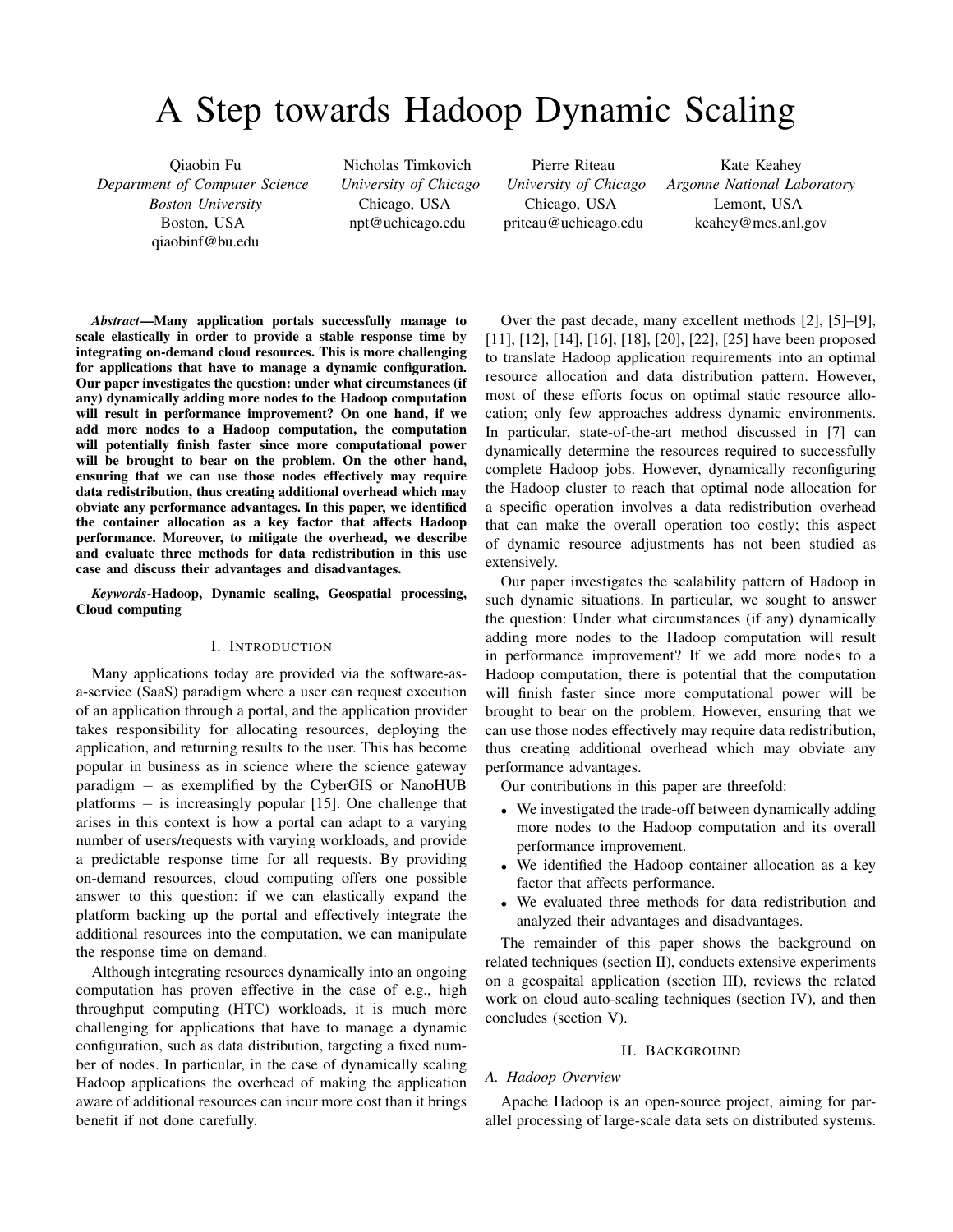

Fig. 1. Overview of the Hadoop dynamic scaling system

It has three key building blocks: *Hadoop Distributed File System (HDFS)*, *Hadoop YARN*, and *Hadoop MapReduce* [23]. HDFS is a distributed file system that provides highthroughput access to application data. Hadoop YARN is a generalized container oriented framework for job scheduling and cluster resource management, which is adopted by the MapReduce version 2 [24]. MapReduce is a YARN-based system for parallel processing of large data sets. The MapReduce programming paradigm includes two stages: map stage and reduce stage. The map stage has 6 phases: compute, collect, sort, spill, combine, and merge spills; and the reduce stage has 3 phases: shuffle, sort, and reduce.

# *B. YARN Architecture*

The Hadoop YARN splits up the functionalities of resource management and job scheduling/monitoring into separate daemons: (1) the *ResourceManager* with its core component *Scheduler* is responsible for allocating resources to the various running applications in the cluster, according to the constraints like capacities, queues, etc.; (2) the *NodeManager* is the permachine framework agent who is responsible for containers, monitoring their resource usage and reporting the same to the ResourceManager; (3) the per-application *ApplicationMaster* negotiates resources from the ResourceManager and works with the NodeManager to execute and monitor the tasks. Note that, the resource *container* is a general resource model for applications. An application (via the ApplicationMaster) can request resources with specific requirements such as: memory, CPU, etc.

#### *C. Implementation*

Figure 1 gives an overview of the Hadoop dynamic scaling system: at its heart is a scaling engine that adds nodes to the Hadoop computation as needed to achieve service level objectives. In our implementation nodes are added using OpenStack [27], in particular the Heat and Nova components. First, we launch a new stack on Chameleon testbed using *HEAT* template as shown in Figure 2. Due to the master slave architecture of Hadoop framework, we define three important resources: (1) a Hadoop master server with resource type of *OS::Nova::Server*; (2) Hadoop slaves with resource



type of *OS::Heat::AutoScalingGroup*, which depends on the Hadoop master server; (3) Hadoop scaling up policies with resource type of *OS::Heat::ScalingPolicy*. For both (1) and (2), we specify the Hadoop installation scripts in the user data template. Notice that, we cannot simply define the scaling down policies as the way we define scaling up policies, since it's possible that HEAT shuts down all the nodes that contain the same copy of a data chunk, and lose that data chunk forever in Hadoop setting. One needs to ensure there is no data loss when removing Hadoop nodes, etc. Considering these factors, we decide to remove slave nodes on the fly by using the *HDFS exclude* file as specified in the *dfs.hosts.exclude* attribute at *hdfs-site.xml* file. Then, we can add nodes that need to be decommissioned to that file, and call HDFS commands to decommission the nodes. Finally, we can safely delete the node instances via *nova* in OpenStack.

After configuring the Hadoop cluster, a user can specify the the desired response time (*t*) of the Hadoop application. The *Hadoop dynamic scaling engine* takes *t* as an input parameter, and then derives the desired number of containers allocated to the application based on the existing work [7]. The *monitoring module* monitors the running state of the Hadoop cluster, and reports the state to the scaling engine every second. For now, we identified the number of containers as one key factor that influences the application performance. So, we simply monitor *runningContainers* for the running application via the ResourceManager REST API. However the monitoring module is flexible and scalable and it can easily incorporate various other metrics (e.g., cluster metrics, application request attempts, or system metrics) as needed. Based on the monitoring data, the scaling engine calculates the number of nodes that need to be added to or removed from the Hadoop cluster, and then it issues a Heat command to execute the corresponding policy defined in the HEAT template.

Finally, the *Data Redistribution* module monitors the change of the cluster size. Once it detects some change, e.g., more new nodes are added to the cluster, it issues data redistribution operation on the Hadoop cluster, so that the application can better utilize the resources available on the cluster. This module takes one of the three data redistribution methods discussed in section III-C.

# *D. UrbanFlow*

We conducted experiments in the context of a geospatial application, UrbanFlow [21], to understand its scalability patterns. UrbanFlow integrates geolocated Twitter data with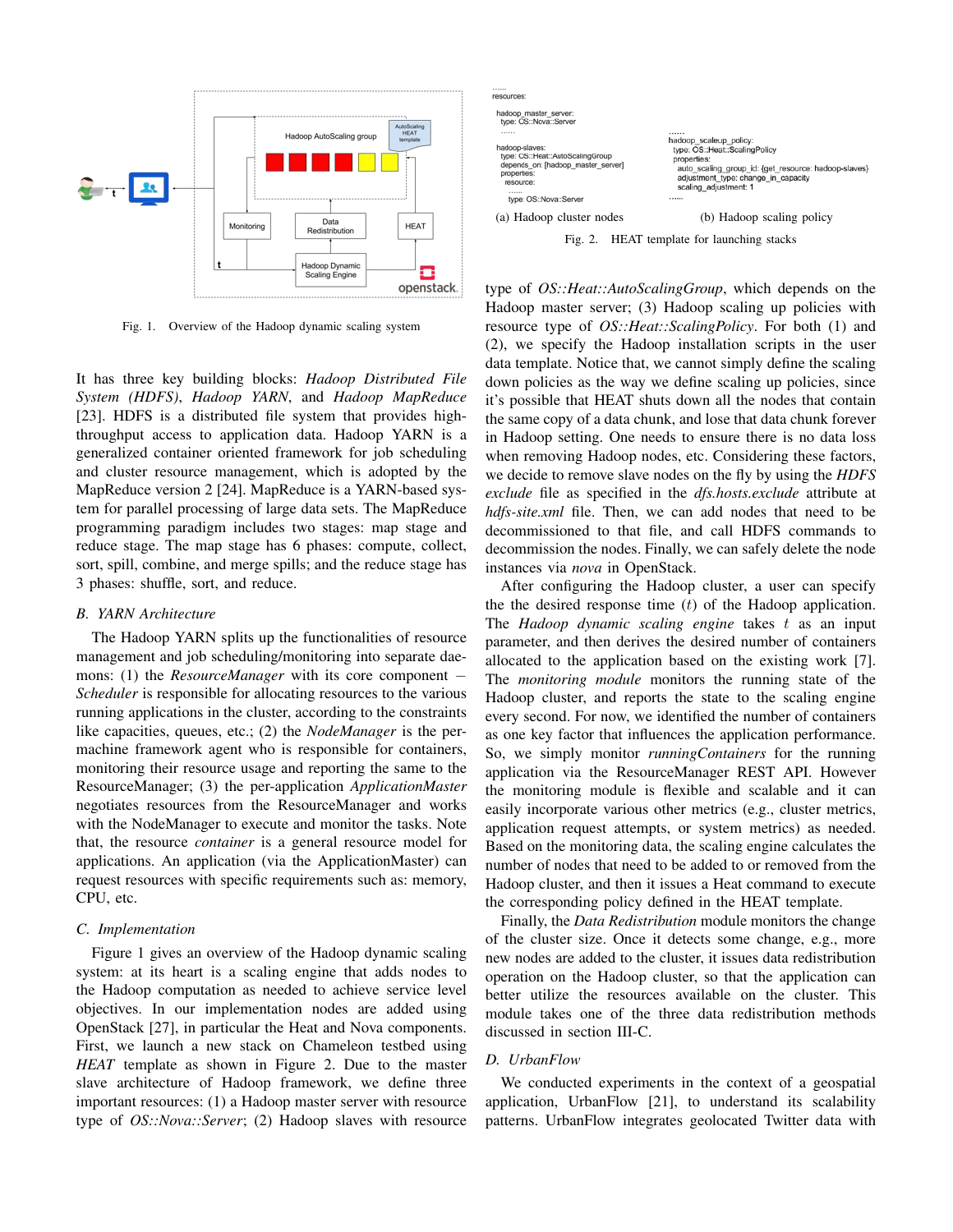

detailed landuse map (parcel level) to detect and analyze individual human mobility patterns. It runs common geospatial analysis operations like point in/nearest polygon.

In terms of implementation, UrbanFlow includes two main MapReduce jobs in its pipeline: (1) a filtering job, that filters tweets based on text, spatial and temporal constraints, and (2) an aggregating job that performs integration of Twitter data and the secondary dataset. The filtering job parallelizes the processing of the dataset via multiple mapper tasks. Each mapper task will process a chunk of data stored on the local or remote machine.

This split  $-$  into map and reduce operations  $-$  typifies the general class of MapReduce applications. In this paper, we use UrbanFlow as an exemplar of such an application; our results generalize to a larger class of applications corresponding the the map-reduce pattern. Thus, our references to the filtering component are synonymous with the map component of the application and our references to aggregating component are synonymous to reduce.

#### III. EXPERIMENTS

For our experiments we used the Chameleon testbed [4], a large-scale configurable experimental environment. Each node in our experiments is configured with 24 cores, 128 GB RAM, 230 GB disk space, and 10 Gbps network, CentOS 7 and Hadoop version 2.7.1. Unless specified otherwise, we use the default Hadoop configuration, such as block size as 64 MB. In the experiments, we investigate two metrics: UrbanFlow performance in terms of running time, and UrbanFlow economic cost defined as the resources used multiplied by the time we used them for. We compare the above metrics in two modes: (1) in static mode, the application runs on a Hadoop cluster with optimal data distribution for the specific number of nodes; (2) in dynamic mode, the application starts out with data distributed optimally for a small cluster and subsequently nodes are dynamically added during the Hadoop cycle without distributing the data. We measure runtime as well as economic cost (a.k.a., Machine Time) defined as *number of nodes used* ⇥ *runtime*.

# *A. Establishing a Baseline*

First, we conduct experiments on a static cluster to establish a baseline. The dashed yellow lines in Figure 3 show the running time of the filtering job and aggregating job respectively under various cluster sizes in the static mode, up to 16 nodes.





Fig. 5. UrbanFlow performance and economic cost on 16-node cluster

As the size of the static cluster increases, both UrbanFlow jobs (filtering and aggregating) finish faster. As expected, the application scales well, i.e., the running time is almost halved as we double the cluster size each time.

Then, we show what happens in response to dynamically adding new nodes to a 4 node Hadoop cluster by the red lines in Figure 3. In the dynamic mode, we add 2, 4, 8, 12 nodes in turn to the cluster. As we can see, for the filtering application (map – which relies on data distribution on the nodes) the running time in the dynamic mode will also decrease with more nodes, but it takes longer time than a static configuration on the same number of nodes. By comparing the results, we conclude that the performance degradation is caused by factors inherent to adding nodes dynamically and hypothesize that the main factor has to do with data distribution. The aggregating application (reduce) is unaffected by data distribution.

Looking at the economic cost (static versus dynamic) in Figure 4, we see that for the filtering method in the case of the dynamic scenario the cost is going up (despite the runtime going down) making the investment in additional nodes unviable from a cost perspective. This does not compare well with the static scenario where additional nodes result in cost going down. As before, the aggregating application is unaffected by data distribution.

To verify that data distribution on Hadoop clusters does affect UrbanFlow's performance as well as its economic cost in finer granularity, we conduct more experiments on 16-node clusters. Firstly, we start with an  $n$ –node ( $n \in [4, 16]$ ) cluster, that is all the dataset is distributed among the *n* nodes. Then, we dynamically add  $16 - n$  new nodes to the *n*-node Hadoop cluster. Figure 5 presents UrbanFlow filtering performance and its economic cost on the 16-node cluster. As can be seen, as we increase the number of nodes that have dataset,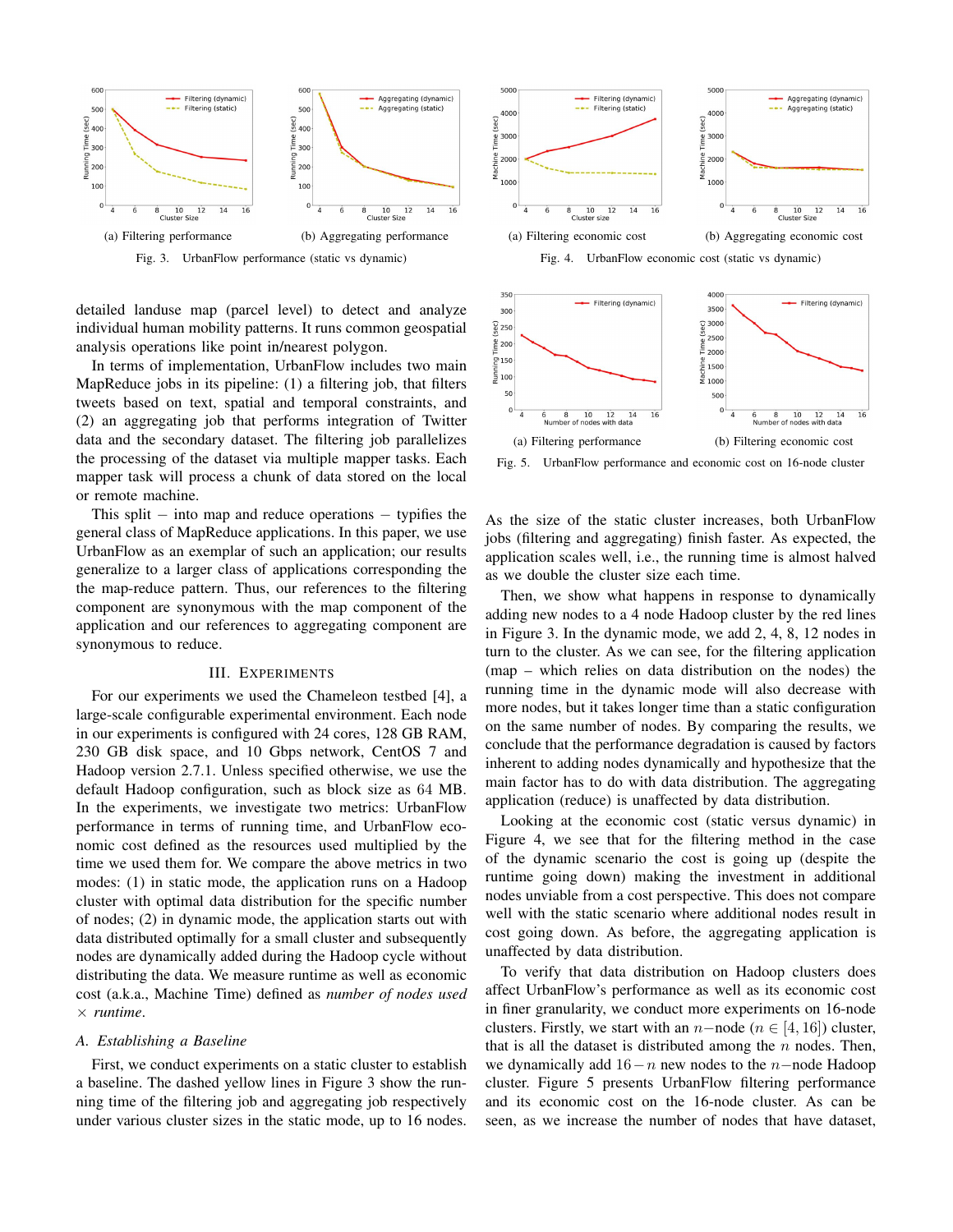TABLE I SYSTEM METRICS (DYNAMIC VS STATIC)

| <b>Metrics</b> | <b>CPU</b><br>$(usr:\%)$ | Disk<br>(writ:B) | Load<br>(avg) | Net.<br>(recv:B) | Net.<br>(send:B) | Ю<br>(writ) |
|----------------|--------------------------|------------------|---------------|------------------|------------------|-------------|
| Dynamic        | 1.52                     | 808005           | 0.62          | 1852728          | 1853332          | 8.81        |
| <b>Static</b>  | 2.42                     | 1287723          | 0.93          | 884529           | 884540           | 13.54       |
| Ratio          | 0.63                     | 0.63             | 0.67          | 2.09             | 2.10             | 0.65        |

both UrbanFlow filtering's running time and economic cost decreases. The questions we will explore now are: (1) why data distribution affects UrbanFlow performance; and (2) how to best neutralize the cost of data distribution in this dynamic scenario both in terms of runtime and economic cost.

## *B. Profiling UrbanFlow*

To support the hypothesis that we proposed in the previous section, in the following experiments, we launch a cluster with 16 nodes in both static and dynamic modes (we omit the results for a cluster with 8 nodes, since the results are similar). In dynamic mode, we distribute all of the dataset among 4 nodes. In both modes, each node is configured with 8GB memory for YARN, and each Mapper and Reducer container is configured with 8GB memory and 1 CPU, separately. Therefore, the maximum number of available containers in the Hadoop cluster is 16. Sometimes, the number can be below 16 due to YARN scheduler's behavior. For instance, the scheduler may reserve some containers for future jobs. In both modes, we run UrbanFlow for 10 iterations.

To profile UrbanFlow, we use Linux *dstat* tool to generate system resource statistics, which provide us with some general and instantaneous information on CPU, IO, and network utilization, interrupts, system loads, context switches, and other system statistics [26]. For Hadoop metrics, we use YARN's ResourceManager REST API $<sup>1</sup>$  to collect cluster</sup> and application metrics, including the number of applications pending, the number of containers reserved, the number of containers currently running for an application, etc. We collect these metrics every second. The profiling processes are lightweight. In addition, we collected the UrbanFlow job counters over the 10 iterations, like file system counters, Map-Reduce framework, etc. Note that, we profiled 31 system metrics using the *dstat* tool, 18 Hadoop metrics using YARN's ResourceManager REST API, and 31 counters for Filtering job, 51 counters for Aggregating job. After analyzing these metrics in both modes, we only show the ones that differ from each other significantly in following sections.

*1) Profiling system resource metrics:* Table I shows the average values of the system metrics in the 16-node Hadoop cluster in both modes, as well as the ratio of the system metrics in dynamic mode to the ones in static mode. Looking at the ratios for CPU utilization for userspace processing (CPU usr),



Disk total write bytes (writ), system average load, and the average number of I/O write requests completed (IO writ), we know that *the Hadoop cluster in dynamic mode has less utilization (around* 0*.*6*) than the static mode*. Notice that, table I shows the metrics treating Filtering jobs and Aggregating jobs as a whole, so the Filtering jobs should have much lower cluster utilization than 0*.*6 of the static cluster utilization. However, the network usage, in terms of receiving (i.e., Net recv) and sending (i.e., Net send) bytes, is higher in dynamic mode. Since in the dynamic mode, only 4 nodes hold all the dataset, we also observed that the average network sending speed of the 4 nodes is  $48.37Mbps$ , which is  $7.17\times$  the one in the static mode. Moreover, by checking all nodes' instantaneous network throughput at any time point, we found the maximum network throughput in the dynamic mode is 3*.*53Gbps, which is below the configured network speed limit (i.e., 10Gbps). Therefore, the network delay for transferring a data block from one machine to another is around  $64 * 8/(1024 * 10) = 0.05$ seconds. Since UrbanFlow needs to launch 256 map tasks to complete the Filtering job, in the worst case (i.e., every block is transferred through the network), the total network delay should be bounded by  $0.05 * 256 = 12.8$  seconds. However, in reality, the total delay could be much smaller than it due to the reason that the YARN scheduler prefers to schedule resources taking advantages of data locality, and the number of blocks that need to be transferred should be smaller than 256. Therefore, *the network utilization could be a factor that affects Filtering job's performance, but not a dominant one.*

*2) Profiling Hadoop metrics:* For metrics obtained from Hadoop cluster via REST API, we only show the results for the number of running containers of UrbanFlow. Figure 6 shows the results over 10 iterations in both static mode and dynamic mode. The experiments start at time 0. As can be seen, Figure 6 (c) is not like the other three. More specifically, *both jobs in the static mode and the Aggregating job in the dynamic mode can always fully utilize the available containers (i.e.,*

<sup>&</sup>lt;sup>1</sup>The ResourceManager REST API's allow the user to get information about the cluster - status on the cluster, metrics on the cluster, scheduler information, information about nodes in the cluster, and information about applications on the cluster.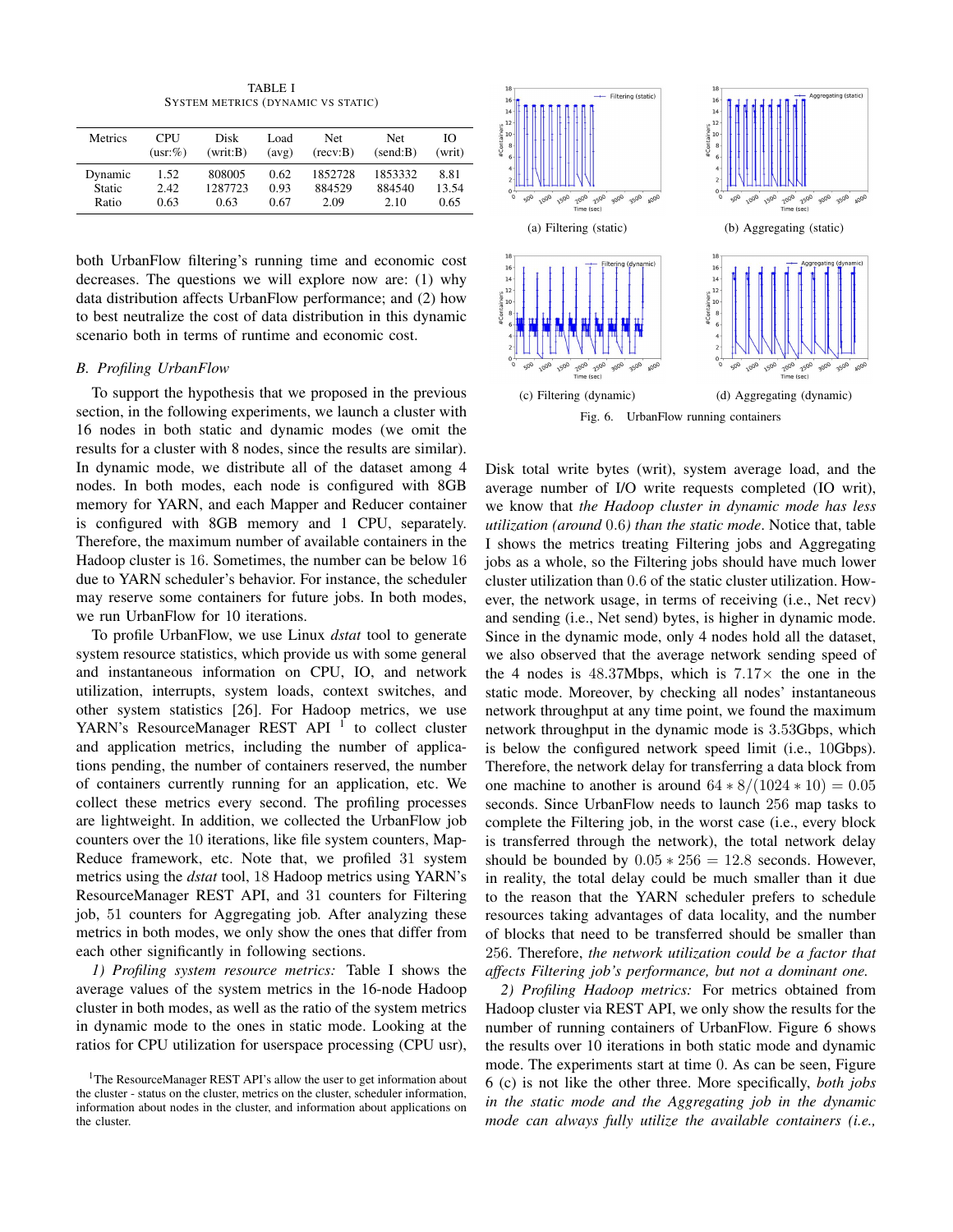

 $14 - 16$  *containers*). However, the number is around  $4 - 7$ *most of the time for the Filtering job in the dynamic mode.* The difference in container allocation for both jobs can explain their running time behavior as we explored in section III-A and the system resources utilization difference in previous section. In this case, the total running time of the UrbanFlow jobs over 10 iterations is 2272 seconds in the static mode, while 3762 seconds in the dynamic mode. The time difference (i.e., 1490 seconds) is mostly caused by the Filtering jobs with different data distribution. Since the container allocation is dynamic, one also needs dynamic models to predict/guarantee the applications' response time. Moreover, we analyzed the job counters over the 10 iterations. Two counters (i.e., datalocal map tasks and rack-local map tasks) in the Filtering jobs are significantly different from each other in the two modes. Briefly, the average number of launched rack-local map tasks in the dynamic mode is much higher  $(i.e., 45 : 1)$  than the one in static mode.

In summary, *UrbanFlow filtering job doesn't fully utilize some of the cluster's resources (e.g., CPU, Disk) in dynamic mode, because data imbalance leads to limited number of allocated containers. The network utilization is higher than the static mode, but it's not a dominant factor that affects UrbanFlow's performance, in the order of several seconds.*

## *C. A Tale of Three Data Redistribution Methods*

To mitigate the overhead caused by data distribution when dynamically adding nodes to the Hadoop cluster, we conduct experiments on three data redistribution methods: (1) copy and rename (*Copy&Rename*), (2) change replication factor (*Replication Factor*), and (3) use Hadoop balancer tool (*Balancer*), as suggested by the Hadoop community [28]. In our experiments, we start with a 4-node cluster, dynamically add 12 nodes, and apply each data redistribution method in turn. Notice that, we run UrbanFlow for 32 iterations with one redistribution for each method, after that the running time of UrbanFlow in all the three cases converges. We then evaluate how they compare. We repeat the experiments five times with small variation ( $\leq 4.5\%$ ). In all three cases, we see that the aggregating (reduce) component of the UrbanFlow application is largely unaffected by the data distribution and shows optimal performance for all cases. Below we discuss the behavior of the filtering (map) component of our application.

*1) Copy&Rename:* In this method, we first copy the dataset to a new location in HDFS which automatically redistributes





it to the new number of nodes. We then remove the old copy, and rename the new copy (a quick operation on the order of milliseconds). To prevent confusion, the service needs to be interrupted when removing and renaming the data. However, we can overlap copying the data with the execution of filtering job and remove the old copy once filtering completes. As shown in Figure 7, the increase in filtering job's running time at the first iteration is caused primarily by the cost of performing the data copy operation in HDFS at the same time. Moreover, when copying the data, the cluster needs to store two copies of the data, thus, it takes double storage volume of the dataset for copying files. As shown in the figure, this method converges to the static mode in the second iteration.

*2) Replication Factor:* HDFS allows users to specify the number of replicas of a file (3 as the default value). If we set a higher replication factor, HDFS will automatically distribute the replicas among the new number of nodes. We leverage this feature in this method: we first turn up the replication factor of the dataset to 6, wait for transfers to stabilize, and then turn the replication back down which leaves us with the replica distributed over the new nodes. In our experiments (see Figure 8), we perform data redistribution



Fig. 10. UrbanFlow performance (Combination)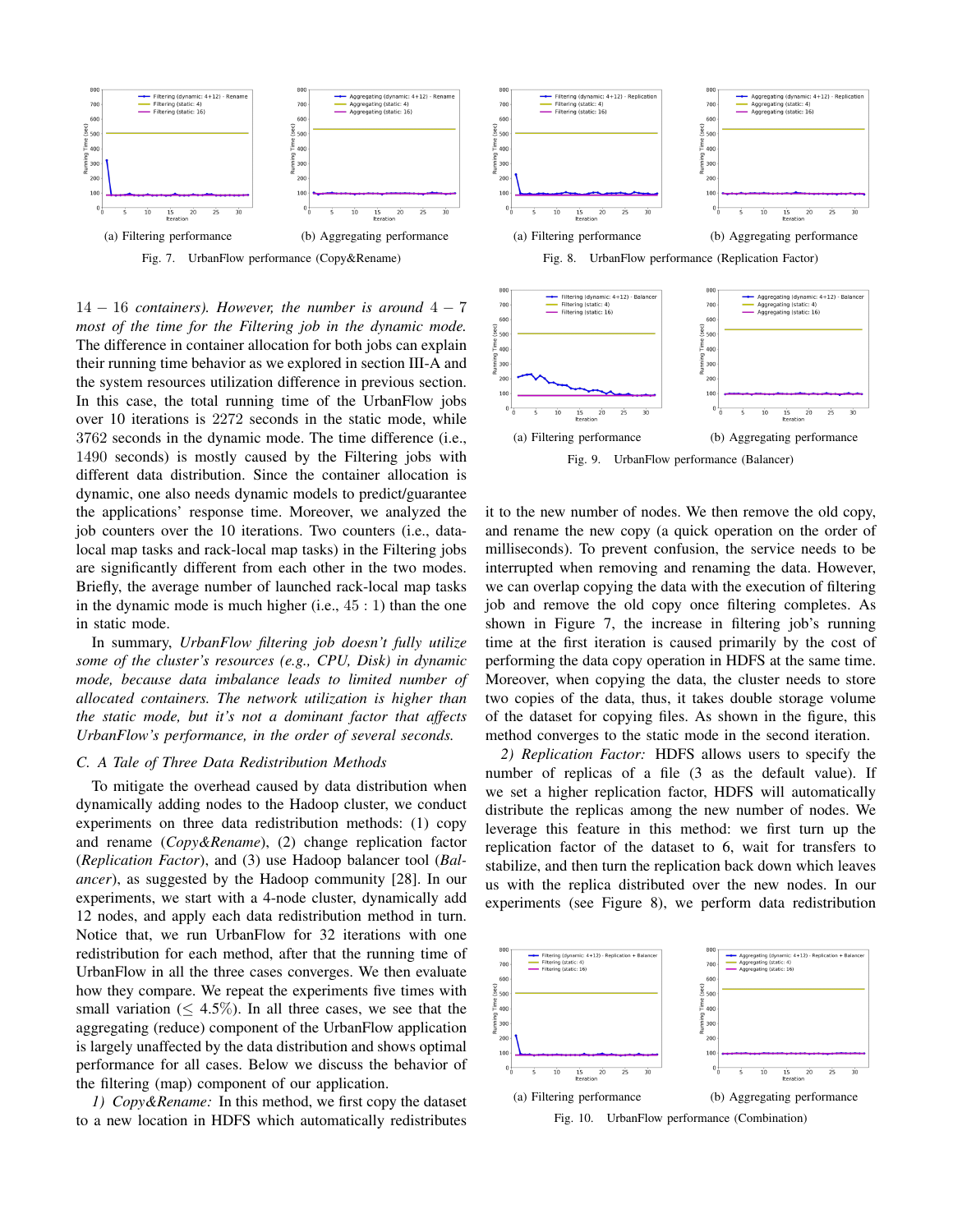TABLE II FILTERING COST ANALYSIS (MACHINE TIME)

| Method        | (1)    | (2)    | (3)    | $(2) + (3)$ | S4    | S <sub>16</sub> |
|---------------|--------|--------|--------|-------------|-------|-----------------|
| MAX           | 5152   | 3616   | 3680   | 3504        | 2240  | 1520            |
| <b>MEAN</b>   | 1509.5 | 1613.5 | 2222.5 | 1482.5      | 2016  | 1380.5          |
| <b>MEDIAN</b> | 1376   | 1552   | 2008   | 1408        | 2162  | 1360            |
| SD            | 666.7  | 373    | 779.2  | 371.9       | 296.1 | 54.9            |
| Cost          | 48304  | 51632  | 71120  | 47440       | 64512 | 44176           |
|               |        |        |        |             |       |                 |

via replication at the first iteration, which later gets filtering runtime close to optimal. Overall, the execution time increase caused by data redistribution is significantly lower ( $\sim$ 30%) than in the *Copy&Rename* method; this is because UrbanFlow can make use of the replicated chunks while it's performing data replication. This method also doesn't interrupt the service, however it results in data distribution that is not well balanced among nodes and the associated slight increase in average execution time after redistribution. Indeed, the execution time increase depends on the resulted data distribution. Since HDFS will randomly remove over-replicated blocks from different nodes when turning down the replication factor, each run may result in different data distribution, and most of the observed execution time increase is greater than 12%. It also requires double storage volume since we set the replication factor to 6 and then turn it back down to 3.

*3) Balancer:* Administrators can rebalance the data across the data nodes using the Hadoop balancer tool provided by HDFS. It is a lightweight process that rebalances the data during operations. Through experiments, we know that this method results in a dataset that is well balanced among cluster nodes, and since it rebalances the data in place so there is no need for additional storage capacity as in previous two methods. However, it takes much more time to rebalance the dataset. In our experiments (see Figure 9), it takes around 3 hours to complete the rebalancing process. Notice that, we only show the results for the first 32 iterations, which took around 2.4 hours, since the running time becomes stable after that.

*4) Combination:* We note that these two methods are complementary to each other: method (2) doesn't distribute the dataset very well as method (3), while method (3) needs much longer time than method (2). In this approach, we first redistribute the dataset leveraging replication factor, and then use Hadoop balancer tool to refine the data distribution. Figure 10 presents the results. In the first iteration, it has similar runtime to method (2), and it converges to the static mode in the second iteration. Moreover, the Hadoop balancer just takes 25*.*4 minutes to redistribute the dataset.

*5) Economic cost analysis:* Figure 11 shows the cumulative economic cost of Filtering jobs at each iteration in all three cases, with two additional cases in static clusters as baseline. As can be seen, the *Copy&Rename* method is almost consistently more costly than the 16-node static cluster over all the iterations; The *Replication Factor* method has less cumulative economic cost than the *Copy&Rename* method



Fig. 11. Filtering cumulative economic cost over 32 iterations

before iteration 13, however, after that, it costs more than the *Copy&Rename* method; The *Balancer* method has the highest cumulative economic cost, even higher than the cost of 4-node static cluster for most of the iterations. Combining methods (2) and (3) gives a better option, since the cumulative economic cost is the smallest. Table II shows the detailed statistics of Filtering economic cost after convergence. *SD* represents standard deviation. Among the three methods, the *Combination* method has the lowest total cost for Filtering jobs, the *Copy&Rename* method has similar but slightly larger cost, while the *Balancer* method has the highest cost.

In summary, all the methods have advantages and disadvantages. The *Copy&Rename* method has optimal runtime in most cases as well as evenly distributed data  $-$  but very high runtime impact during data redistribution and uses double storage. The *Replication Factor* method has smaller runtime impact during data redistribution and most iterations are close to optimal  $-$  however, it ends up with less evenly distributed data and uses double storage. The *Balancer* method has smallest runtime impact during data redistribution as well as evenly distributed data and it does not require extra storage  $--$  but on the other hand, it has slow convergence and high average runtime impact. Finally, combining the methods (2) and (3) has most of advantages overall, but it requires extra storage.

## *D. Synthetic Workloads*

In this section, we conduct an experiment by looking at synthetic workload. The experiment will work off of the assumption that we initially don't redistribute the old data but add nodes only when we get new data, that is then distributed perfectly for the new number of nodes. We design a trace based on UrbanFlow that mixes requests for different data (old and new) for a period of time such that data gets updated daily, and the experiment runs for a week, with new dataset added to the Hadoop cluster each day. We assume that there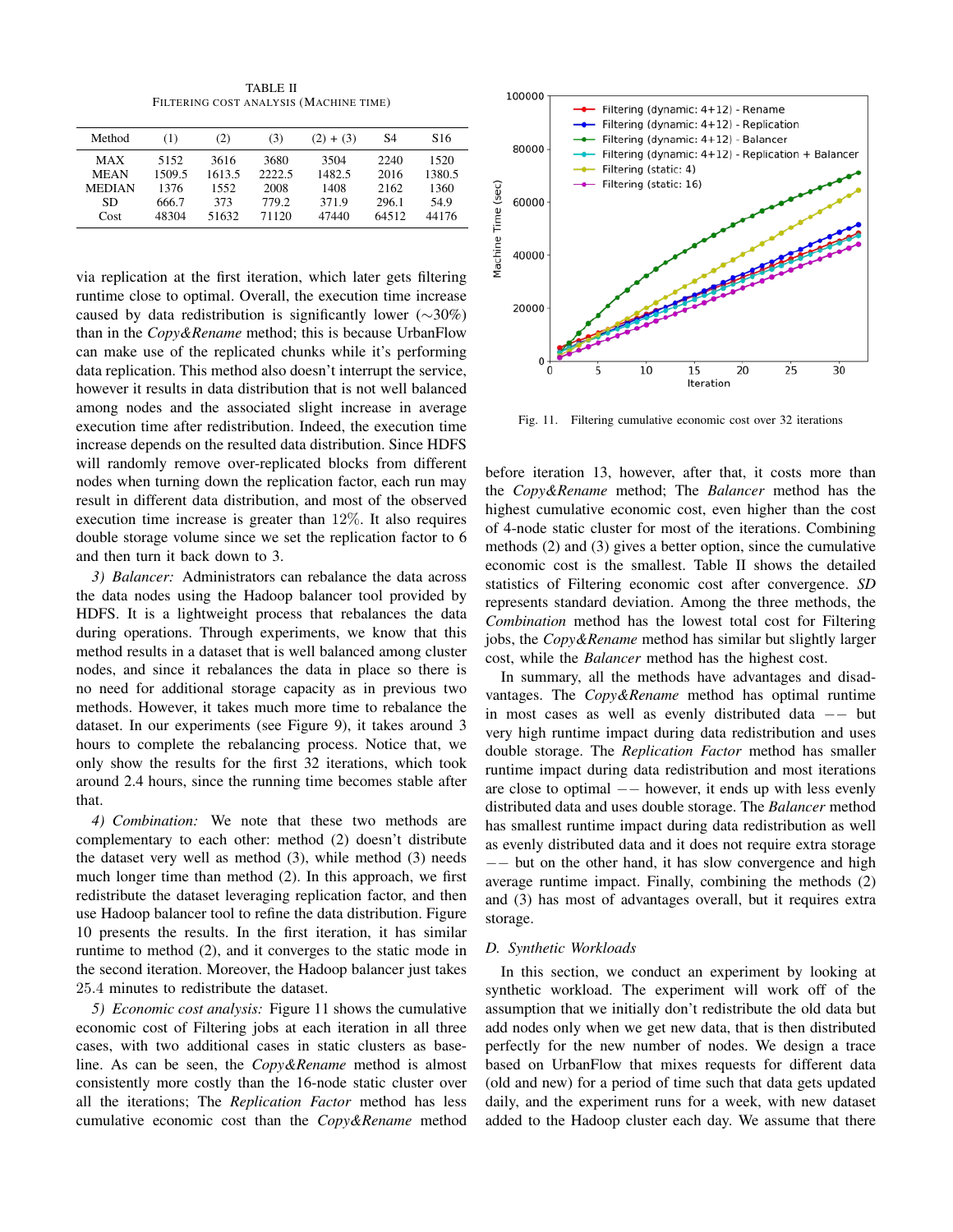TABLE III PERFORMANCE IMPROVEMENT (%) BY DATA REDISTRIBUTION

| Zipf<br>Exponent  | Day 2                | Day 3                   | Day 4                  | Day 5                  | Day 6                  | Day 7                  |
|-------------------|----------------------|-------------------------|------------------------|------------------------|------------------------|------------------------|
| $\Omega$<br>0.5   | 8.37<br>7.1          | 19.07<br>15.94<br>12.75 | 26.3<br>22.03          | 29.36<br>24.3          | 30.63<br>24.88         | 32.56<br>26.37         |
| 1.0<br>1.5<br>2.0 | 5.84<br>4.68<br>3.64 | 9.74<br>7.16            | 17.42<br>12.98<br>9.13 | 18.78<br>13.42<br>8.95 | 18.55<br>12.56<br>7.76 | 19.41<br>12.82<br>7.64 |



Fig. 12. UrbanFlow Filtering Response Time under Various Workloads

will be requests for a mix of old and new data with the old data gradually phasing out. To generate the request traces, we use a Zipfian distribution, which has been applied to model the Internet traffic [1], [3]. Briefly, the Zipf's law states that given a set of items, the frequency of any item is inversely proportional to its rank in the frequency table. So, the most frequent item will occur approximately twice as often as the second most frequent item, three times as often as the third most frequent item, etc. The probability distribution of an item with rank *k* out of *N* items is described by the equation below:

$$
f(k; s, N) = \frac{1/k^s}{\sum_{n=1}^{N} (1/n^s)}
$$
 (1)

Where, *k* is the rank of an item, *N* is the total number of items in the set, and *s* is the value of the exponent characterizing the distribution. When  $s = 0$ , it means that all the items occurs with equal probability, and a larger *s* means larger skewness of the probability distribution.

We start with a 4-node cluster, and then we add 2 nodes to the cluster each day with new data coming into the cluster. Figure 12 shows the UrbanFlow filtering job's response time under various workloads, both with and without data redistribution. The workloads are generated by varying the zipf's exponent *s*, i.e.,  $s = 0, 0.5, 1.0, 1.5, 2.0$ . When  $s = 0$ , all the data sets are requested equally. As one can see,

with a larger value of *s*, the average response time becomes smaller. With data redistribution, the average response time approaches the static configuration. As we can see, when *s* is small, the benefits of data redistribution are obvious. More specifically, table III shows the response time improvement in percentage by data redistribution leveraging replication factor. When  $s = 0$ , the data redistribution improves the response time by  $8.37\% - 32.56\%$  on average; when  $s = 2.0$ , the average response time is improved by  $3.64\% - 9.13\%$ . Since the aggregating jobs' response time for different traces is almost the same as explained in previous sections, we omit the results for the aggregating job.

The above analysis on workload shows guidelines on whether or not one should perform data redistribution on the data set depending on the QoS requirements of the Hadoop applications. Such workloads can be designed approximating the number of requests in time by using the request workloads from Wikipedia and FIFA'98 [25]. While this is not the focus of our paper, it points to an interesting direction for future work.

#### IV. RELATED WORK

In order to support a large number of users with varying workloads, and provide a controlled response time to users, the cloud computing platform must dynamically manage deployments of compute resources in such a way that they provide a stable response time. For Hadoop dynamic scaling, Kambatla et al. introduced a signature-based approach [11] to optimize Hadoop provisioning in the cloud. However, it doesn't show a solution to find the number of nodes needed in the cluster. Leverich et al. [13] proposed a strategy to allow the cluster to scale down when the workload is low to improve energyefficiency. GreenHDFS [12] employs the distribution of the dataset in the cluster, proposed a hybrid multi-zone layout of hot and cold zones, and energy management policies to handle dataset in different zones. However, both of them don't solve the automation of scaling operations. Elastisizer [9] allows users to express cluster sizing problems as queries in a declarative fashion. Maheshwari et al. [17] proposed an auto-scaling algorithm for MapReduce framework simply based on the average cluster utilization. Herodotos Herodotou [8] proposed fine grained Hadoop performance models. Gandhi et al. [7] proposed a model-driven auto-scaling solution to dynamically determine the resources required to successfully complete the Hadoop jobs as per the user-specified SLA under various scenarios. Romer [20] proposed an auto-scaling framework for Hadoop clusters based on the average load with a cooldown period. Li et al. [14] proposed several schemes to automatically scale Hadoop clusters for dynamic geo-processing workload.

Moreover, there are some auto-scaling techniques for cloud applications [2], [5], [6], [10], [16], [18], [22]. Especially, Riteau et al. [19] introduced an auto-scaling algorithm for some web service based on the the number of current requests in the system. CherryPick [2] leverages Bayesian Optimization to automatically identify the optimal or near-optimal cloud